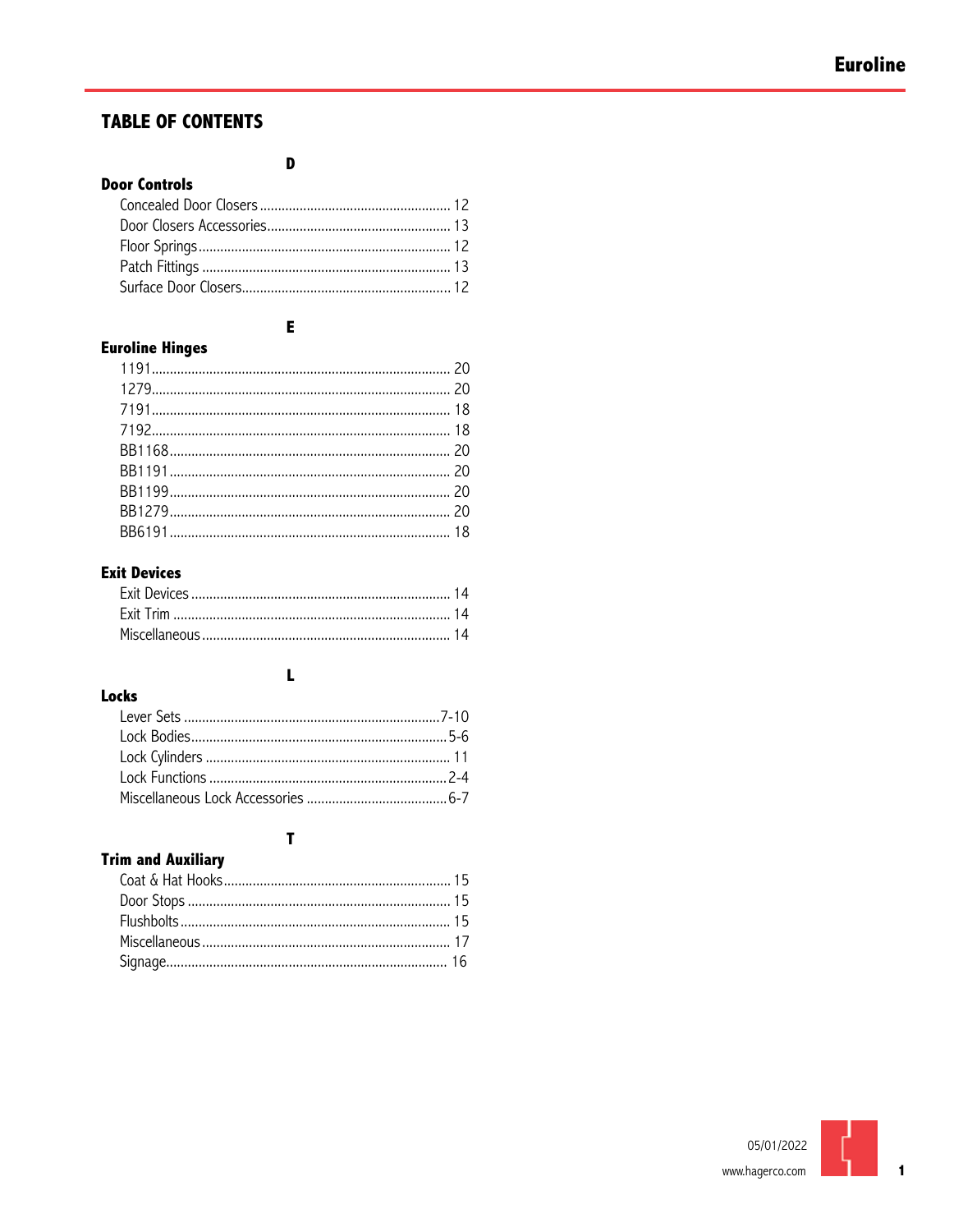### **Euroline Introduction**

Most of us in the door hardware industry are familiar with ANSI - American National Standards Institute, BHMA - Builders Hardware Manufacturers Association, along with UL - Underwriters Laboratories and Intertek. However these standards and fire codes, which are strictly enforced in the United States and Canada, are not customary in approximately 90% of the rest of the world.

European standards - EN and CE - are dominant in Europe, the Middle East and most of Asia. Any hardware products sold into areas that embrace these standards must meet their cycle and fire tests, which are completely different than those of ANSI and UL.

Hager Companies launched the Euroline in late 2008 to provide a comprehensive product line that meets and exceeds EN and CE standards. It currently consists of a complete product portfolio including hinges, trim and auxiliary, door controls, exit devices, mortise locks, cylinders, levers, and accessories.

Since that time the product line has expanded and Hager Companies has been successful in marketing in Latin America, the Middle East and Asia. In addition, our Euroline products recently passed separate stringent fire tests in Mainland China. This will allow Hager Companies to furnish our products throughout the Peoples Republic of China on commercial buildings.

As always, service is our number one priority and that is true for our global customers as well. We have representatives across the globe as well as distribution centers in Dubai, United Arab Emirates and Zhuhai, China.

flexibility on the jobsite. European locksets are sold in component form: lock body, lever set and cylinder. This allows end users to mix and match cylinders, levers and lock bodies. It also allows multiple mechanical and electronic keyways to be used interchangeably. This modular approach allows for greater





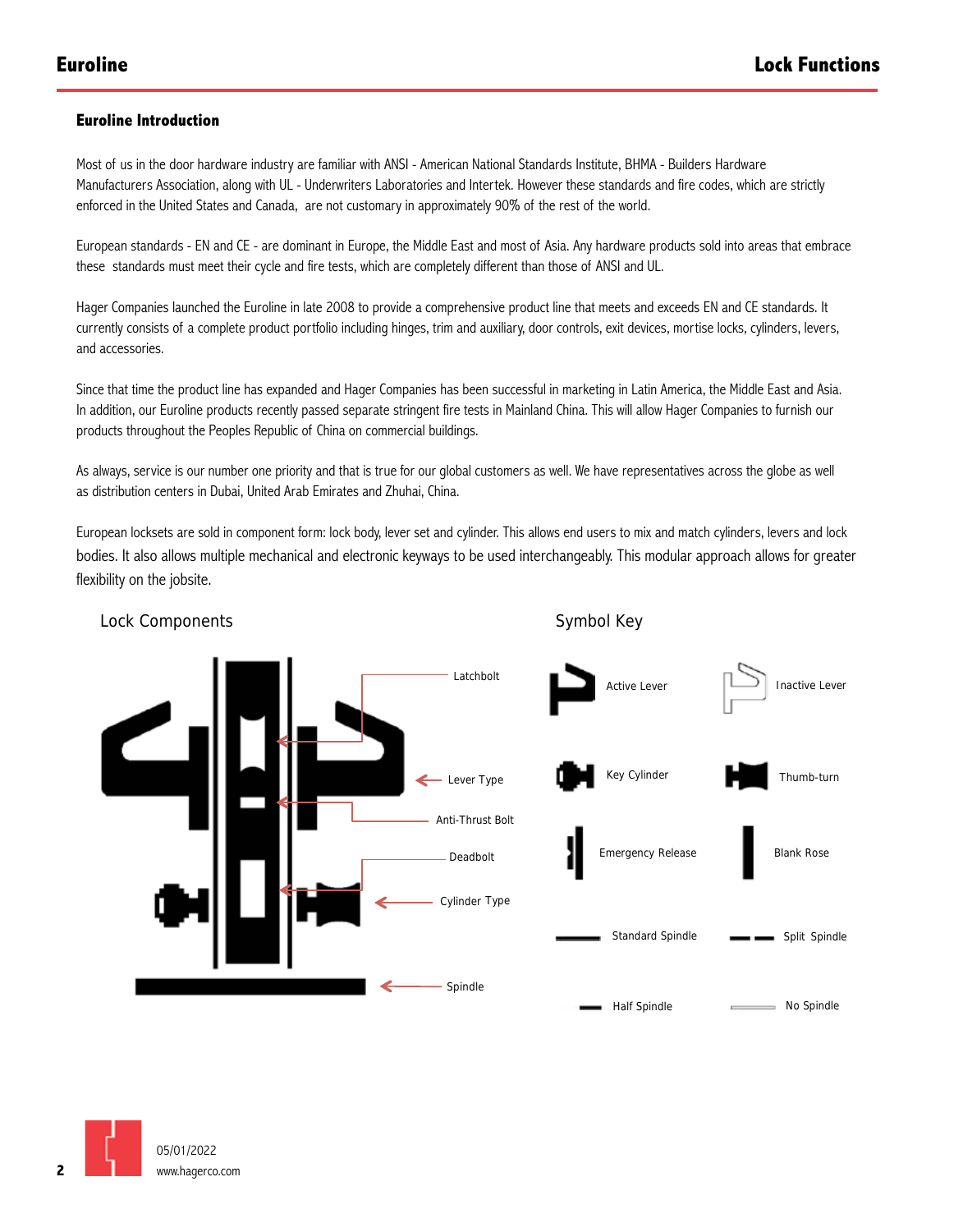## **Lock Functions Euroline**

| <b>Picture</b> | <b>Function</b>    | <b>Function Description</b>                                                                                                                                                                         | <b>Required Parts</b>                            |
|----------------|--------------------|-----------------------------------------------------------------------------------------------------------------------------------------------------------------------------------------------------|--------------------------------------------------|
|                | Passage            | Latchbolt operated by lever from either side at all times.                                                                                                                                          | 3800U-55L<br>Leverset                            |
|                | Bathroom Indicator | Latchbolt operated by lever from either side at all times. Deadbolt<br>operated by thumbturn from inside and by emergency release with indicator<br>from outside.                                   | 3800U-55B<br>Leverset<br>2-669-0736              |
|                | Privacy            | Latchbolt operated by lever from either side at all times. Deadbolt<br>operated by thumbturn from inside and by emergency release from outside.                                                     | 3800U-55S<br>Leverset<br>3000R                   |
|                | Classroom          | Latchbolt operated by lever from either side. Deadbolt operated by<br>key from outside. Operating inside lever retracts both latchbolt and<br>deadbolt simultaneously.                              | 3800U-55P<br>Leverset<br>Split Spindle*<br>3000H |
|                | Storeroom          | Latchbolt operated by key from outside or by operating inside lever.<br>Outside lever never retracts latchbolt.                                                                                     | 3800U-55M<br>Leverset<br>Half Spindle**<br>3000H |
|                | Security Storeroom | Latchbolt operated by key from outside or by operating inside lever.<br>Outside lever never retracts latch. Anti-thrust bolt.                                                                       | 3800U-55T<br>Leverset<br>Half Spindle**<br>3000H |
|                | Exit               | Latchbolt operated by lever from either side. Deadbolt operated by<br>key from outside and by thumbturn from inside. Operating inside lever<br>retracts both latchbolt and deadbolt simultaneously. | 3800U-55P<br>Leverset<br>Split Spindle*<br>3000C |
|                | Entrance           | Latchbolt operated by lever from either side. Deadbolt operated by<br>key from either side.                                                                                                         | 3800U-55S<br>Leverset<br>3000D                   |

\* Use the split spindle in place of the spindle that comes with the leverset.

\*\* Use the half spindle going into the inside lever in place of the spindle that comes with the leverset.

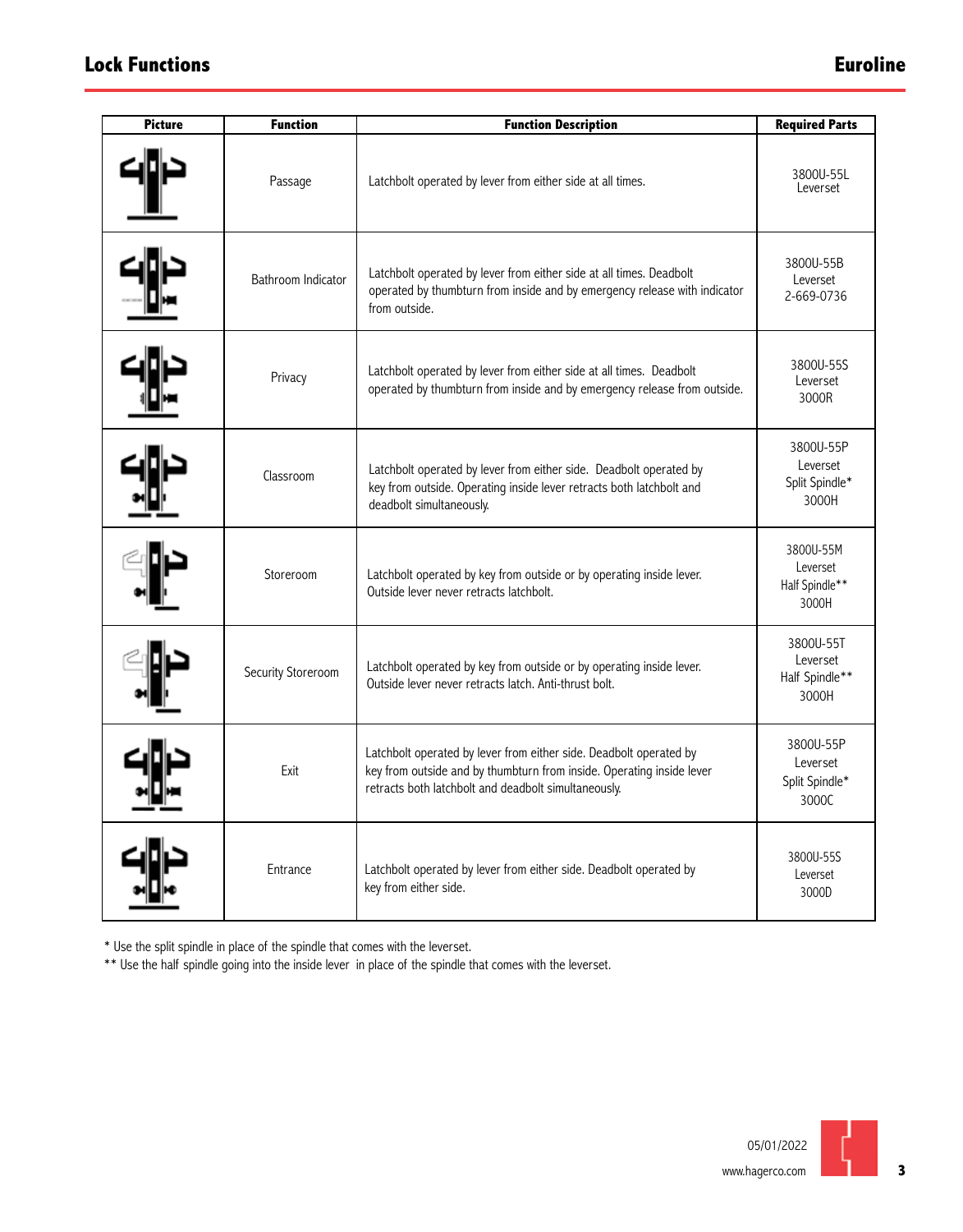| <b>Picture</b> | <b>Function</b>        | <b>Function Description</b>                                                                                                                                                                                    | <b>Required Parts</b>                            |
|----------------|------------------------|----------------------------------------------------------------------------------------------------------------------------------------------------------------------------------------------------------------|--------------------------------------------------|
|                | Bedroom                | Latchbolt operated by lever from either side. Deadbolt operated by<br>thumbturn from inside and emergency release from outside. Operating<br>inside lever retracts both latchbolt and deadbolt simultaneously. | 3800U-55P<br>Leverset<br>Split Spindle*<br>3000R |
|                | Dormitory              | Latchbolt operated by lever from either side. Deadbolt operated by<br>key from outside and thumbturn from inside.                                                                                              | 3800U-55S<br>Leverset<br>3000C                   |
|                | Institutional          | Latchbolt operated by key from either side. Neither lever retracts latchbolt.                                                                                                                                  | 3800U-55M<br>Leverset**<br>3000D                 |
|                | Security Institutional | Latchbolt operated by key from either side. Neither lever retracts latchbolt.<br>Anti-thrust bolt.                                                                                                             | 3800U-55T<br>Leverset**<br>3000D                 |
|                | Security Classroom     | Latchbolt operated by lever from either side. Deadbolt operated by<br>key from inside or outside. Operating inside lever retracts both latchbolt<br>and deadbolt simultaneously.                               | 3800U-55P<br>Leverset<br>Split Spindle*<br>3000D |
|                | Double Deadbolt        | Deadbolt operated by key from either side. No latchbolt.                                                                                                                                                       | 3800U-55F<br>3000D                               |
|                | Privacy Deadbolt       | Deadbolt operated by key from outside and by thumbturn from<br>inside. No latchbolt.                                                                                                                           | 3800U-55F<br>3000C                               |
|                | Single Deadbolt        | Deadbolt operated by key from outside only. No latchbolt.                                                                                                                                                      | 3800U-55F<br>3000H                               |

\* Use the split spindle in place of the spindle that comes with the leverset.

\*\* Do not install the spindle that comes with the leverset.

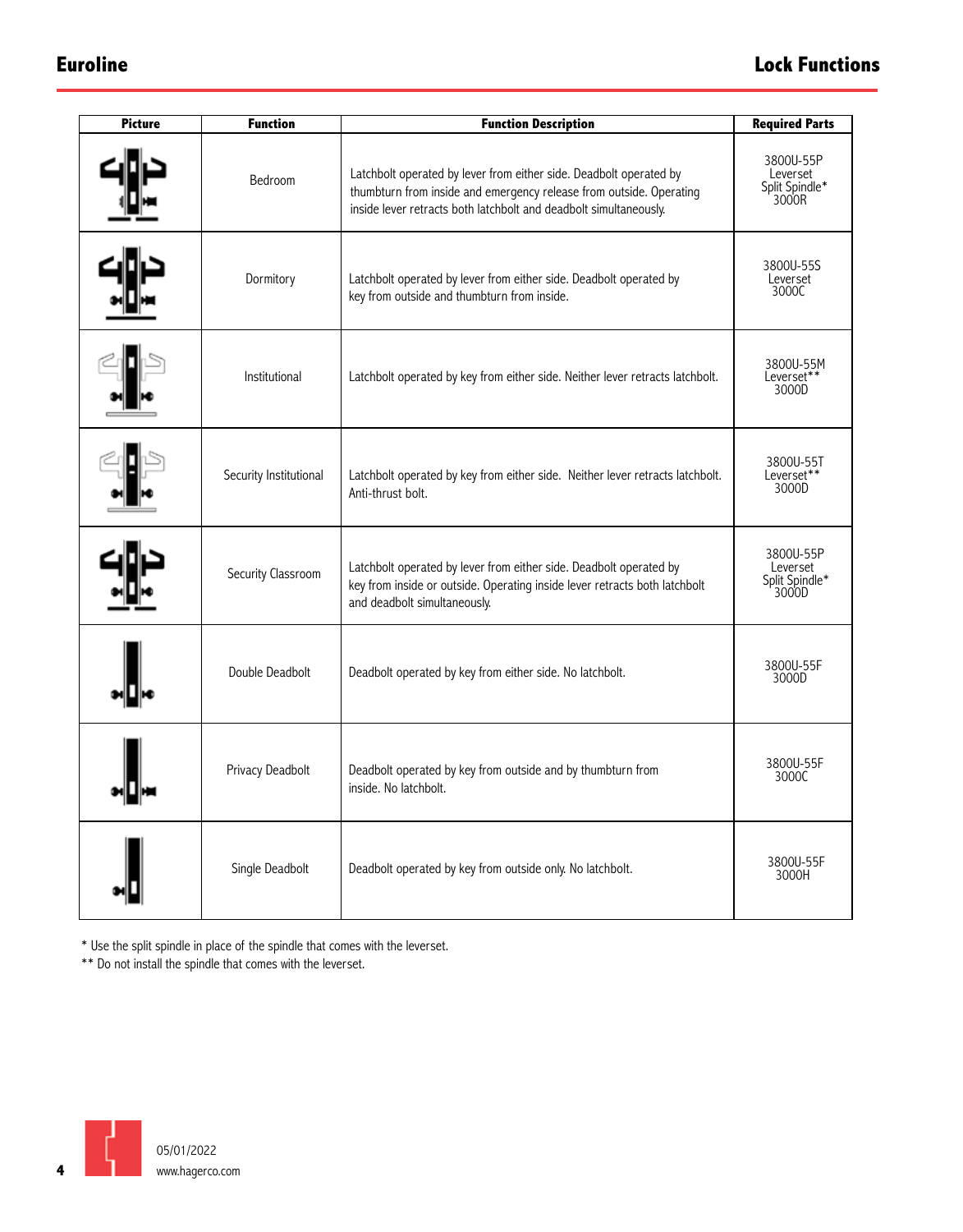### **Locks Euroline**

| <b>Description</b>                                                                                               | <b>Finish</b> | <b>2022 List</b> | Stock No. Qty. | Case | Box<br>Qty.  |
|------------------------------------------------------------------------------------------------------------------|---------------|------------------|----------------|------|--------------|
| Lock Bodies                                                                                                      |               |                  |                |      |              |
| 3800U-20H<br>Sliding Door Mortise Lock                                                                           | US32D         | 28.78            | 138187         | 20   | $\mathbf{1}$ |
| 3800U-60H<br>Sliding Door Mortise Lock                                                                           | US32D         | 28.78            | 138188         | 20   | $\mathbf{1}$ |
| 3800U-55B<br>Bathroom Mortise Lock<br>CE: 3X510F-BG20<br>CertiFire: CF5283                                       | US32D         | 31.16            | 136178         | 20   | $\mathbf{1}$ |
| 3800U-55D<br>Small Mortise Lock                                                                                  | US32D         | 25.97            | 136175         | 20   | $\mathbf{1}$ |
| 3800U-55F<br>Deadbolt Mortise Lock<br>CE: 3X510F3BC00<br>CertiFire: CF5283                                       | US32D         | 31.16            | 136179         | 20   | $\mathbf{1}$ |
| 3800U-55L<br>Latch Mortise Lock<br>CE: 3X510F-B020<br>CertiFire: CF5283                                          | US32D         | 31.16            | 136181         | 20   | $\mathbf{1}$ |
| 3800U-55M<br>Nightlatch Mortise Lock<br>CE: 3X510F-B020<br>CertiFire: CF5283<br>Requires 2-669-0732 Half Spindle | US32D         | 31.16            | 136180         | 20   | $\mathbf{1}$ |
| 3800U-60N<br>Latch Small Mortise Lock                                                                            | US32D         | 25.97            | 150655         | 20   | $\mathbf{1}$ |

Lock Body Finish Price Adder US3: \$7.02 US4: \$4.59 US5: \$7.02 US10B: \$4.59 US32: \$3.40

U/M - Each

• 50 Piece Minimum Order Quantity per Lock for Above Finishes

• Above Finishes Not Available on 3800U-20H or 3800U-60H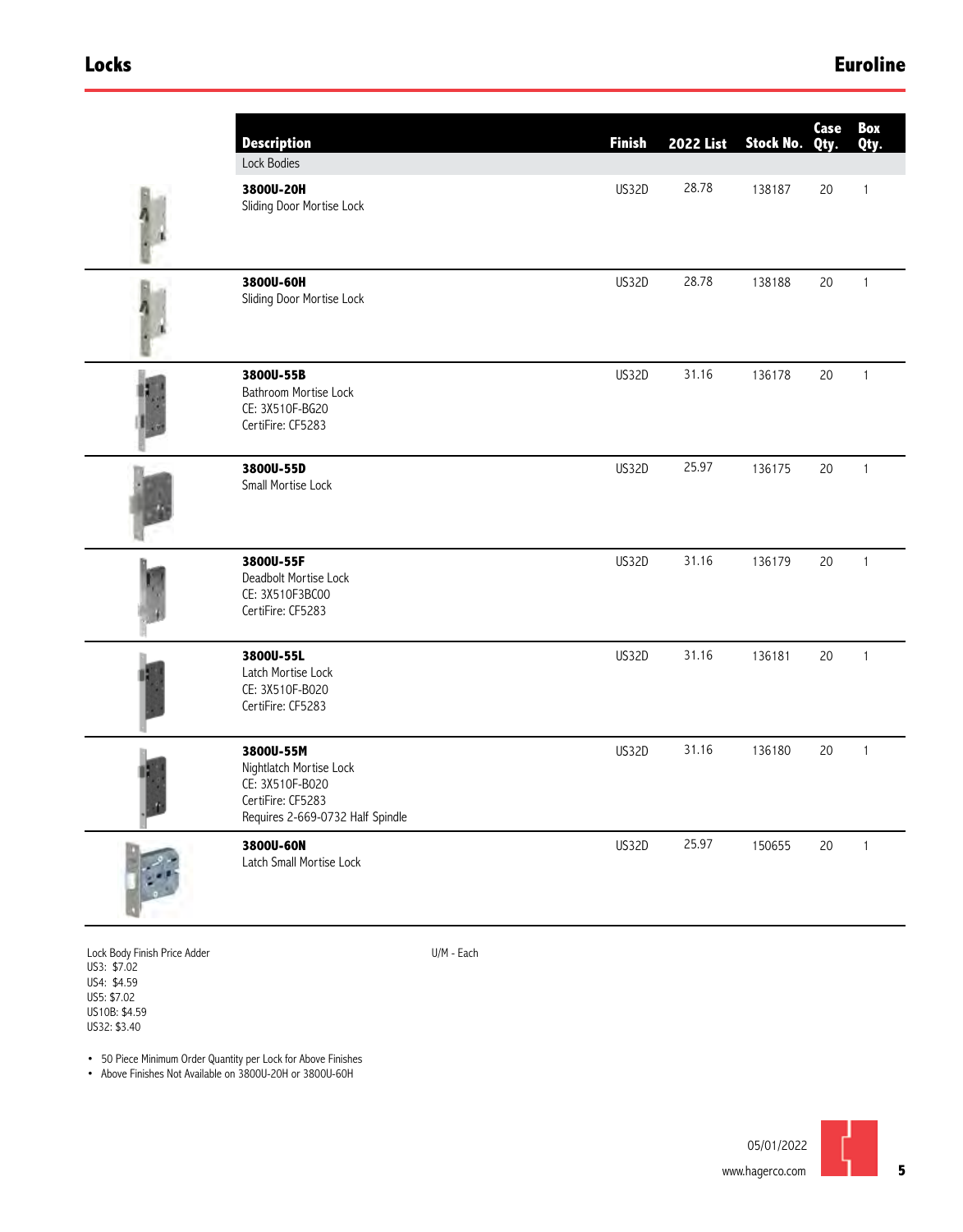### **Euroline Locks**

|                                                                                                                           | <b>Description</b>                                                                                                                   |            | <b>Finish</b> | <b>2022 List</b> | Stock No. | Case<br>Qty. | Box<br>Qty.  |
|---------------------------------------------------------------------------------------------------------------------------|--------------------------------------------------------------------------------------------------------------------------------------|------------|---------------|------------------|-----------|--------------|--------------|
|                                                                                                                           | Lock Bodies<br>3800U-55P<br>Anti-Panic Mortise Lock<br>CE: 376B1342A B/D<br>CertiFire: CF5283<br>Requires 2-669-0733 Split Spindle   |            | US32D         | 31.16            | 136182    | 20           | 1            |
|                                                                                                                           | 3800U-55S<br>Sash Mortise Lock<br>CE: 3X510F3BC20<br>CertiFire: CF5283                                                               |            | US32D         | 28.24            | 136177    | 20           | 1            |
|                                                                                                                           | 3800U-55T<br>Nightlatch w/ Anti-Thrust Bolt Mortise Lock<br>CE: 3X510F2BB20<br>CertiFire: CF5283<br>Requires 2-669-0732 Half Spindle |            | US32D         | 31.16            | 136183    | 20           | $\mathbf{1}$ |
| Lock Body Finish Price Adder<br>US3: \$7.02<br>US4: \$4.59<br>US5: \$7.02<br>US10B: \$4.59<br>US32: \$3.40                |                                                                                                                                      | U/M - Each |               |                  |           |              |              |
| • 50 Piece Minimum Order Quantity per Lock for Above Finishes<br>• Above Finishes Not Available on 3800U-20H or 3800U-60H |                                                                                                                                      |            |               |                  |           |              |              |
|                                                                                                                           | <b>Description</b><br>Miscellaneous Lock Accessories                                                                                 |            | <b>Finish</b> | <b>2022 List</b> | Stock No. | Case<br>Qty. | Box<br>Qty.  |

| <b>Description</b>                                                | <b>Finish</b> | <b>2022 List</b> | Stock No. Qty. | Case | Box<br>Qty. |
|-------------------------------------------------------------------|---------------|------------------|----------------|------|-------------|
| Miscellaneous Lock Accessories                                    |               |                  |                |      |             |
| 2-669-1364<br><b>Blank Cylinder Rose</b>                          | US32D         | 3.51             | 174072         | 200  | 20          |
| 2-669-0644<br>Replacement Rose Kit                                | US32D         | 6.59             | 125929         | 20   | 10          |
| 2-669-0645<br>Lever Spindle Extension Kit<br>- Round Rose Levers  | US32D         | 9.88             | 125930         | 100  | N/A         |
| 2-669-1363<br>Lever Spindle Extension Kit<br>- Square Rose Levers | US32D         | 9.88             | 172838         | 100  | N/A         |

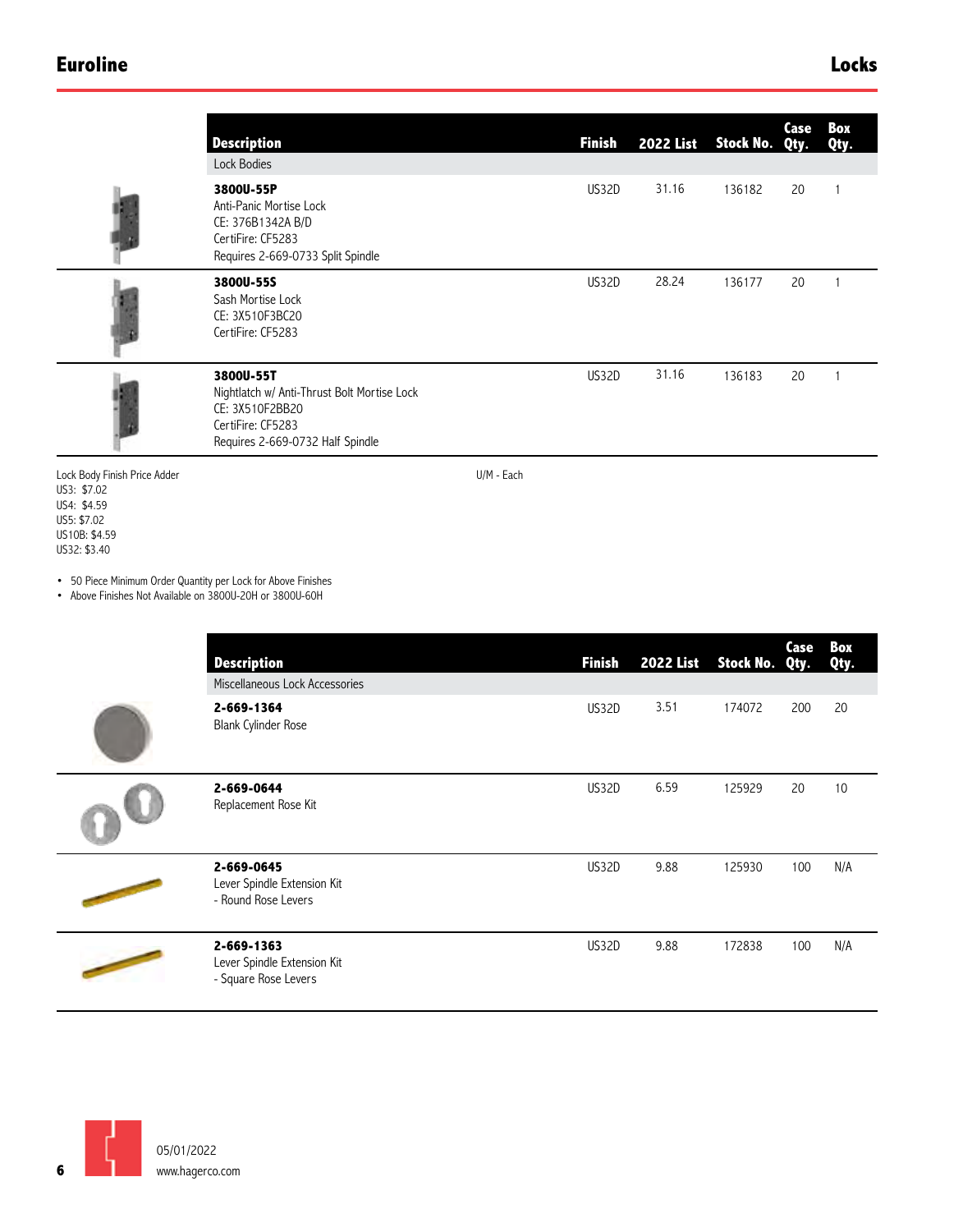| <b>Description</b><br>Miscellaneous Lock Accessories       | <b>Finish</b> | <b>2022 List</b> | Stock No. Qty. | Case         | Box<br>Qty.    |
|------------------------------------------------------------|---------------|------------------|----------------|--------------|----------------|
| 2-669-0732<br>Half Spindle                                 | US32D         | 6.97             | 136184         | 500          | $\mathbf{1}$   |
| 2-669-0733<br>Split Spindle                                | US32D         | 8.69             | 136185         | 500          | $\overline{1}$ |
| 2-669-0735<br><b>Strike Dust Box</b>                       | US32D         | 1.84             | 140210         | 100          | $\mathbf{1}$   |
| 2-669-0736<br>Bathroom Turn Indicator w/ Emergency Release | US32D         | 25.11            | 140211         | 50           |                |
| <b>Description</b><br>Lever Sets                           | <b>Finish</b> | <b>2022 List</b> | Stock No.      | Case<br>Qty. | Box<br>Qty.    |
| 6801<br>Tube Lever                                         | US32D         | 26.30            | 114777         | 20           | $\mathbf{1}$   |



| 6805               | US32D |
|--------------------|-------|
| 6803<br>Tube Lever | US32D |
| 6802<br>Tube Lever | US32D |
| ----<br>Tube Lever |       |



Tube Lever

Lever Set Finish Price Adder US3: \$16.20 US4: \$7.02 US5: \$7.02

US10B: \$7.02 US32: \$9.18

U/M - Each

26.30

146399

20

1

1

1

20

20

114782

114785

26.30

26.30

• 200 Piece Minimum Order Quantity per Lever Set for Above Finishes

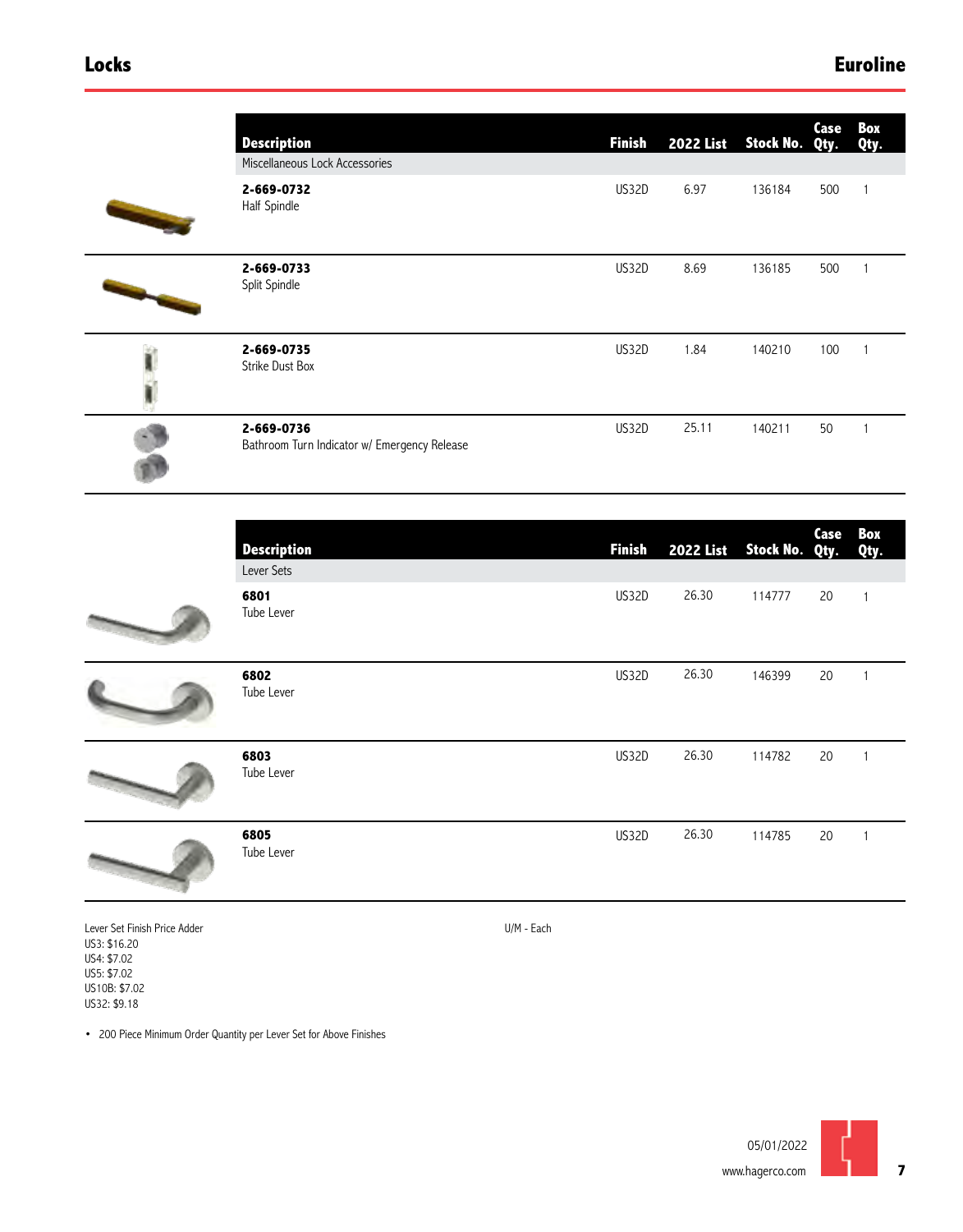### **Euroline Locks**

| <b>Description</b>        | <b>Finish</b>                 | <b>2022 List</b> | Stock No. | Case<br>Qty. | Box<br>Qty.  |
|---------------------------|-------------------------------|------------------|-----------|--------------|--------------|
| Lever Sets                |                               |                  |           |              |              |
| 6806<br>Tube Lever        | US32D                         | 26.30            | 114803    | 20           | $\mathbf{1}$ |
| 6807<br>Solid Lever       | US32D                         | 57.35            | 114804    | $20\,$       | $\mathbf{1}$ |
| 6808<br>Solid Lever       | US32D                         | 57.35            | 114805    | 20           | $\mathbf{1}$ |
| 6809<br>Solid Lever       | <b>US32D</b>                  | 60.64            | 114806    | $20\,$       | $\mathbf 1$  |
| 6810<br>Cast Hollow Lever | <b>US32D</b>                  | 57.35            | 114807    | 20           | $\mathbf{1}$ |
| 6811<br>Tube Lever        | US32D                         | 28.08            | 114808    | 20           | $\mathbf 1$  |
| 6812<br>Tube Lever        | US32D                         | 31.16            | 114809    | 20           | $\mathbf{1}$ |
| 6813<br>Tube Lever        | US32D/<br>US32 Dual<br>Finish | 31.16            | 114810    | 20           | $\mathbf{1}$ |
| 6814<br>Cast Hollow Lever | US32D/<br>US32 Dual<br>Finish | 56.00            | 138154    | 20           | $\mathbf{1}$ |
|                           |                               |                  |           |              |              |

Lever Set Finish Price Adder US3: \$16.20 US4: \$7.02 US5: \$7.02 US10B: \$7.02 US32: \$9.18

U/M - Each

• 200 Piece Minimum Order Quantity per Lever Set for Above Finishes

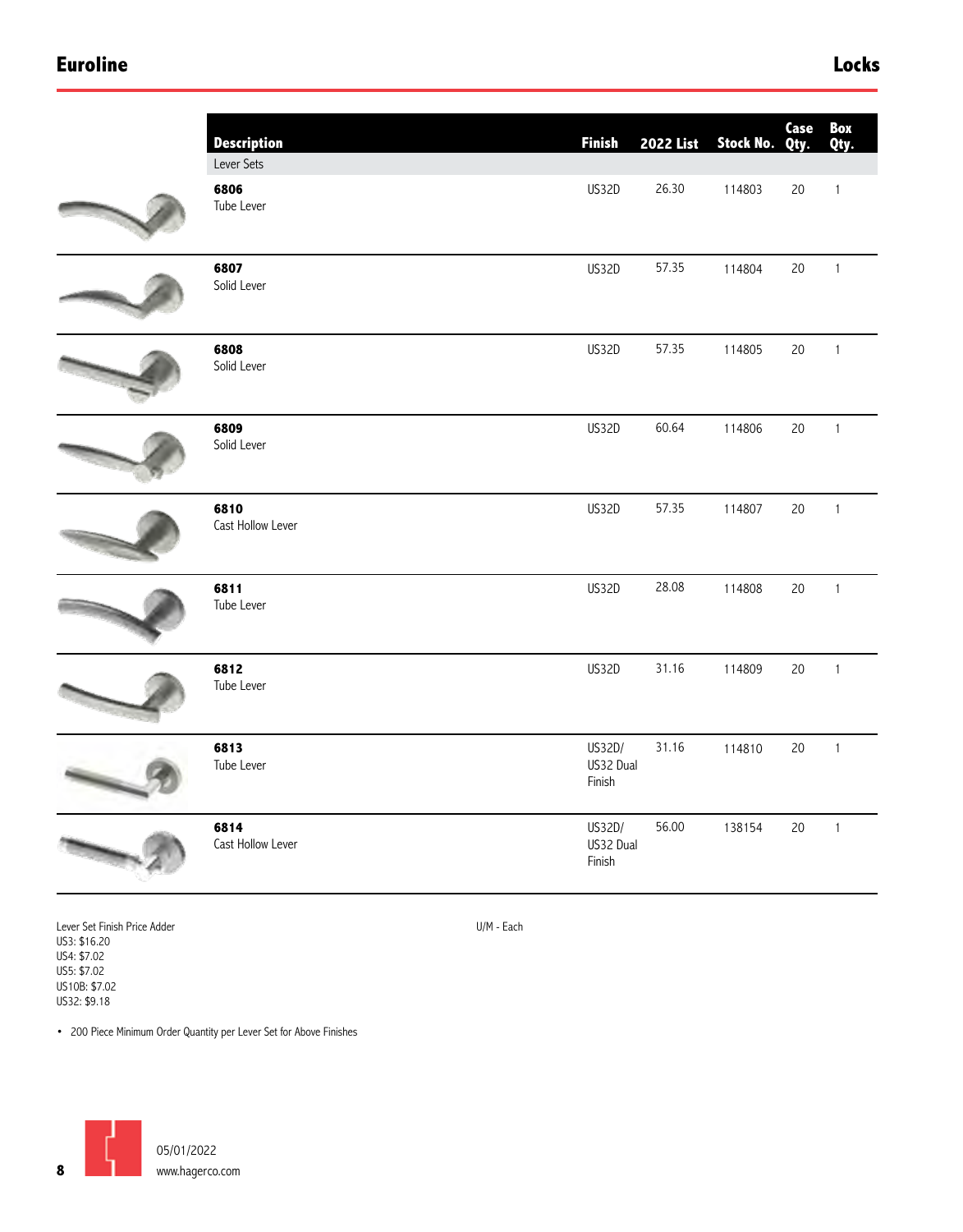### **Locks Euroline**

| <b>Description</b>                | <b>Finish</b>                 | <b>2022 List</b> | Stock No.                   | Case<br>Qty. | Box<br>Qty.  |
|-----------------------------------|-------------------------------|------------------|-----------------------------|--------------|--------------|
| Lever Sets<br>6815<br>Solid Lever | US32D                         | 50.22            | 138155                      | 20           | $\mathbf{1}$ |
| 6816<br>Cast Hollow Lever         | US32D/<br>US32 Dual<br>Finish | 56.97            | 138157                      | 20           | $\mathbf{1}$ |
| 6817<br>Solid Lever               | <b>US32D</b>                  | 49.41            | 138158                      | 20           | $\mathbf{1}$ |
| 6818<br>Solid Lever               | US32D                         | 54.86            | 138159                      | 20           | $\mathbf{1}$ |
| 6819<br>Cast Hollow Lever         | US32D/<br>US32 Dual<br>Finish | 54.43            | 138160                      | 20           | $\mathbf{1}$ |
| 6820<br>Tube Lever                | US32D                         | 25.92            | 138161                      | 20           | $\mathbf{1}$ |
| 6821<br>Tube Lever                | US32D/<br>US32 Dual<br>Finish | 27.54            | 138162                      | 20           | $\mathbf 1$  |
| 6822<br>Solid Lever               | <b>US32D</b>                  | 46.66            | 138163                      | $20\,$       | $\mathbf{1}$ |
| 6823<br>Solid Lever<br>Handed     | US32D                         | 72.74            | RH: 172831 20<br>LH: 172832 |              | $\mathbf{1}$ |
|                                   |                               |                  |                             |              |              |

Lever Set Finish Price Adder US3: \$16.20 US4: \$7.02 US5: \$7.02 US10B: \$7.02 US32: \$9.18

U/M - Each

• 200 Piece Minimum Order Quantity per Lever Set for Above Finishes

**9**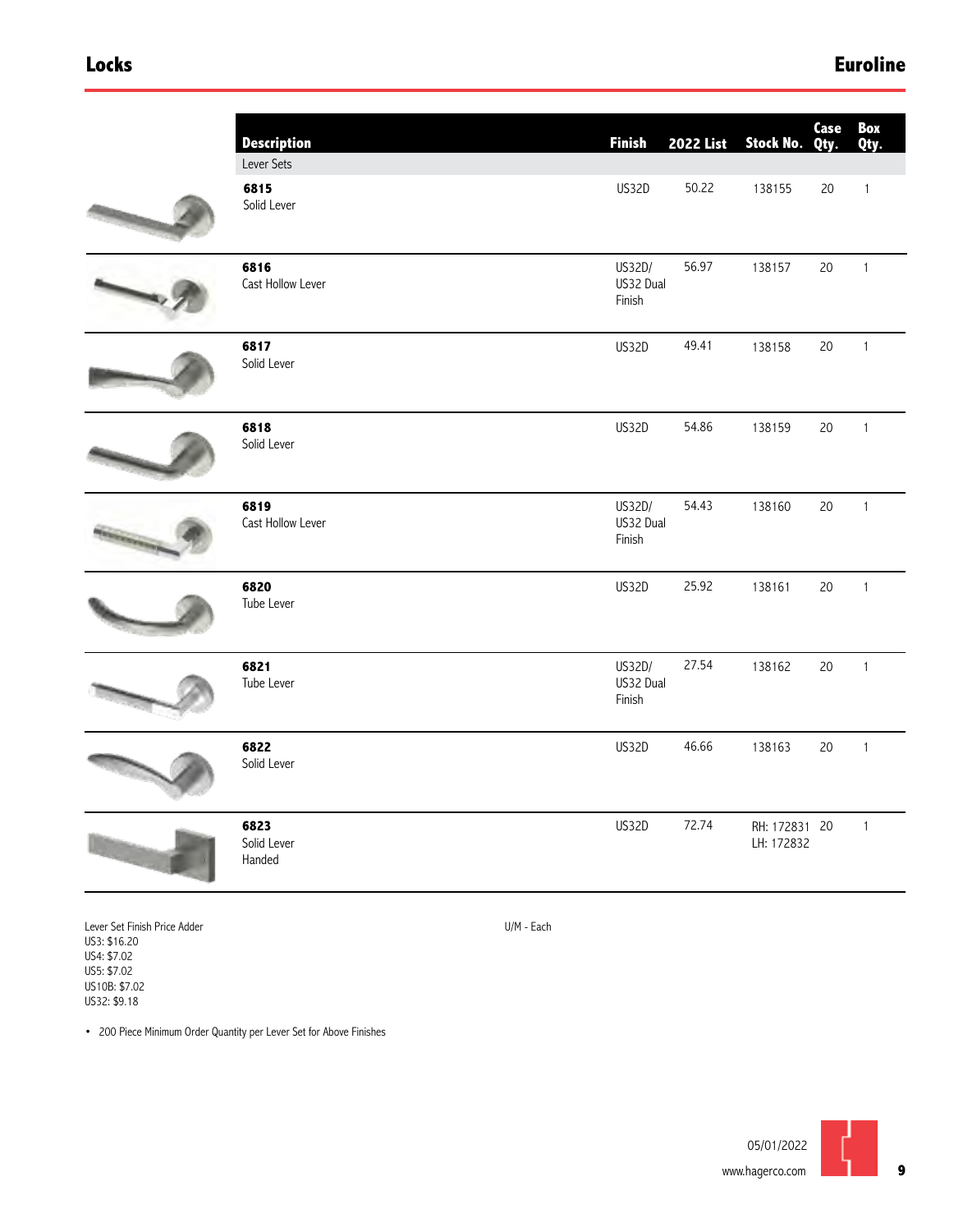### **Euroline Locks**

| <b>Description</b><br>Lever Sets | <b>Finish</b>                 | <b>2022 List</b> | Stock No. Qty.              | Case   | Box<br>Qty.  |
|----------------------------------|-------------------------------|------------------|-----------------------------|--------|--------------|
| 6824<br>Solid Lever              | US32D                         | 54.86            | 138165                      | 20     | $\mathbf{1}$ |
| 6825<br>Cast Hollow Lever        | US32D                         | 50.11            | 138166                      | $20\,$ | $\mathbf{1}$ |
| 6826<br>Solid Lever              | US32D                         | 43.74            | 138167                      | 20     | $\mathbf{1}$ |
| 6827<br>Solid Lever              | US32D                         | 56.27            | 138168                      | $20\,$ | $\mathbf{1}$ |
| 6828<br>Cast Hollow Lever        | US32D                         | 52.43            | 138169                      | 20     | $\mathbf{1}$ |
| 6829<br>Cast Hollow Lever        | US32D                         | 50.49            | 138170                      | 20     | $\mathbf 1$  |
| 6830<br>Solid Lever<br>Handed    | US32D/<br>US32 Dual<br>Finish | 79.49            | RH: 172833 20<br>LH: 172834 |        | $\mathbf{1}$ |
| 6831<br>Solid Lever<br>Handed    | US32D                         | 68.26            | RH: 172835 20<br>LH: 172836 |        | $\mathbf{1}$ |
| 6832<br>Solid Lever              | US32D/<br>US32 Dual<br>Finish | 54.05            | 138174                      | $20\,$ | $\mathbf{1}$ |
|                                  |                               |                  |                             |        |              |

U/M - Each

Lever Set Finish Price Adder US3: \$16.02 US4: \$7.02 US5: \$7.02 US10B: \$7.02 US32: \$9.18

• 200 Piece Minimum Order Quantity per Lever Set for Above Finishes

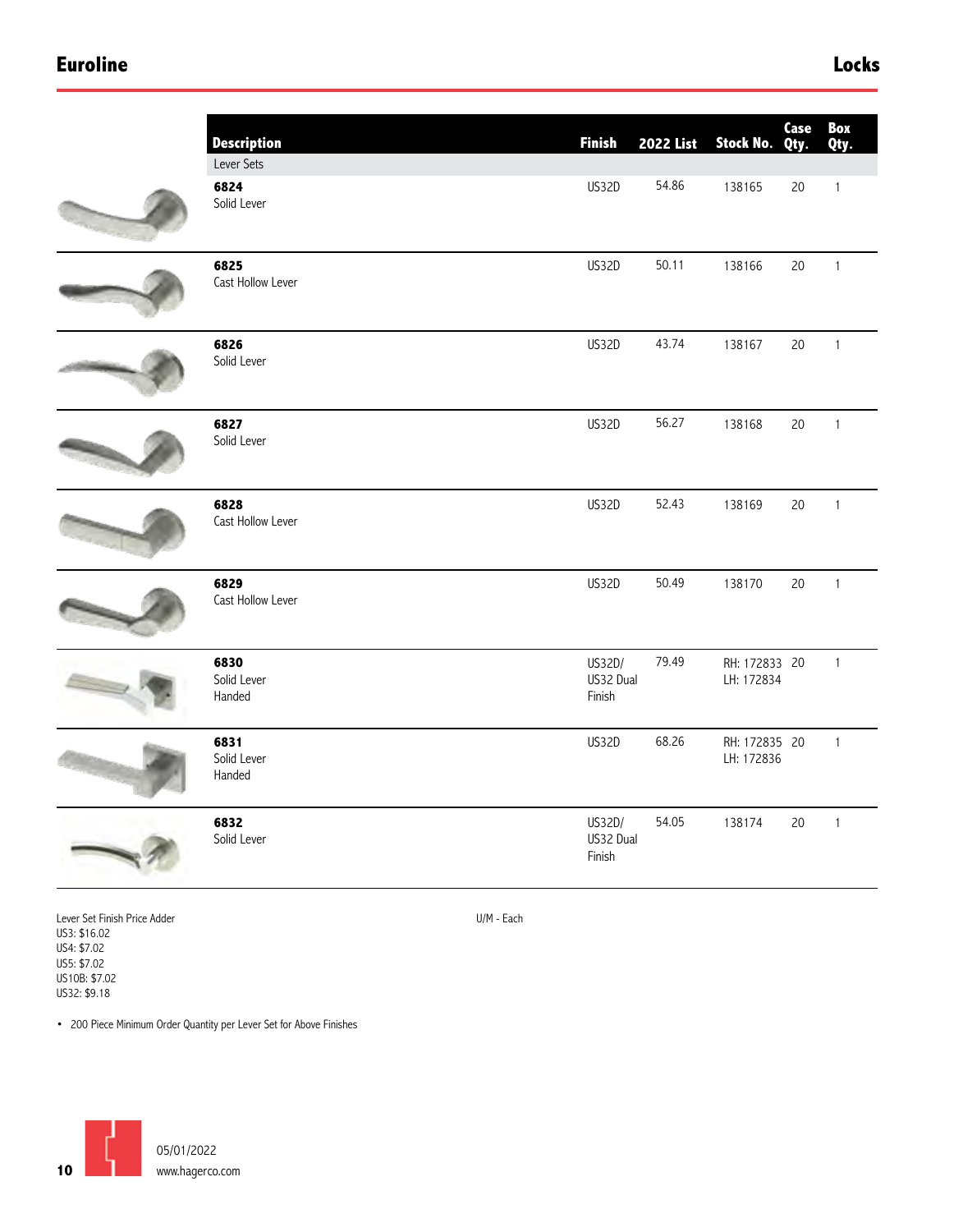| <b>Description</b><br>Lock Cylinders                                |             | <b>Finish</b>                                               | <b>2022 List</b>                 | Stock No. Qty.                      | Case | Вох<br>Qty. |
|---------------------------------------------------------------------|-------------|-------------------------------------------------------------|----------------------------------|-------------------------------------|------|-------------|
| <b>3000 - H Series</b><br>Half Cylinders                            | <b>US15</b> | 40 <sub>mm</sub><br>45 <sub>mm</sub><br>$50$ mm $*$         | 20.30<br>22.84<br>22.84          | 175593<br>175616<br>$***$           | 60   |             |
| 3000 - C Series<br>Thumbturn Cylinder                               | <b>US15</b> | 60mm<br>70 <sub>mm</sub><br>$75$ mm $*$<br>80mm             | 26.30<br>30.35<br>30.35<br>32.83 | 175599<br>175602<br>$***$<br>175612 | 60   |             |
| <b>3000 - D Series</b><br>Double Cylinder                           | <b>US15</b> | 60 <sub>mm</sub><br>70 <sub>mm</sub><br>$75$ mm $*$<br>80mm | 23.11<br>26.89<br>26.89<br>29.70 | 175598<br>175601<br>$***$<br>175611 | 60   |             |
| <b>3000 - R Series</b><br>Thumbturn Cylinder with Emergency Release | <b>US15</b> | 60 <sub>mm</sub><br>70 <sub>mm</sub><br>80mm                | 22.19<br>24.19<br>28.67          | 175597<br>175600<br>175610          | 60   |             |

Keying Charges Keyed Different (KD): No Charge Keyed Alike (KA): No Charge Master Keyed (MK/GMK): Add \$22.79 to list price of cylinder Extra Cut Keys: \$7.02 Blank Keys: \$3.57 Key Markings (Standard Key Symbols): No Charge Key Markings (Non-Standard Key Symbols): \$7.02 Bitting Lists (No Charge if ordered with Master Keying): \$90.67 7 Pin Cylinders for Master Keying Only

U/M - Each

Cylinder Finish Price Adder US3: No Charge US26: No Charge

• 200 Piece Minimum Order Quantity per Lock for Above Finishes

\* H1 Keyway

\*\* Master keyed item only. Inquire with Hager Customer Service for SKU.

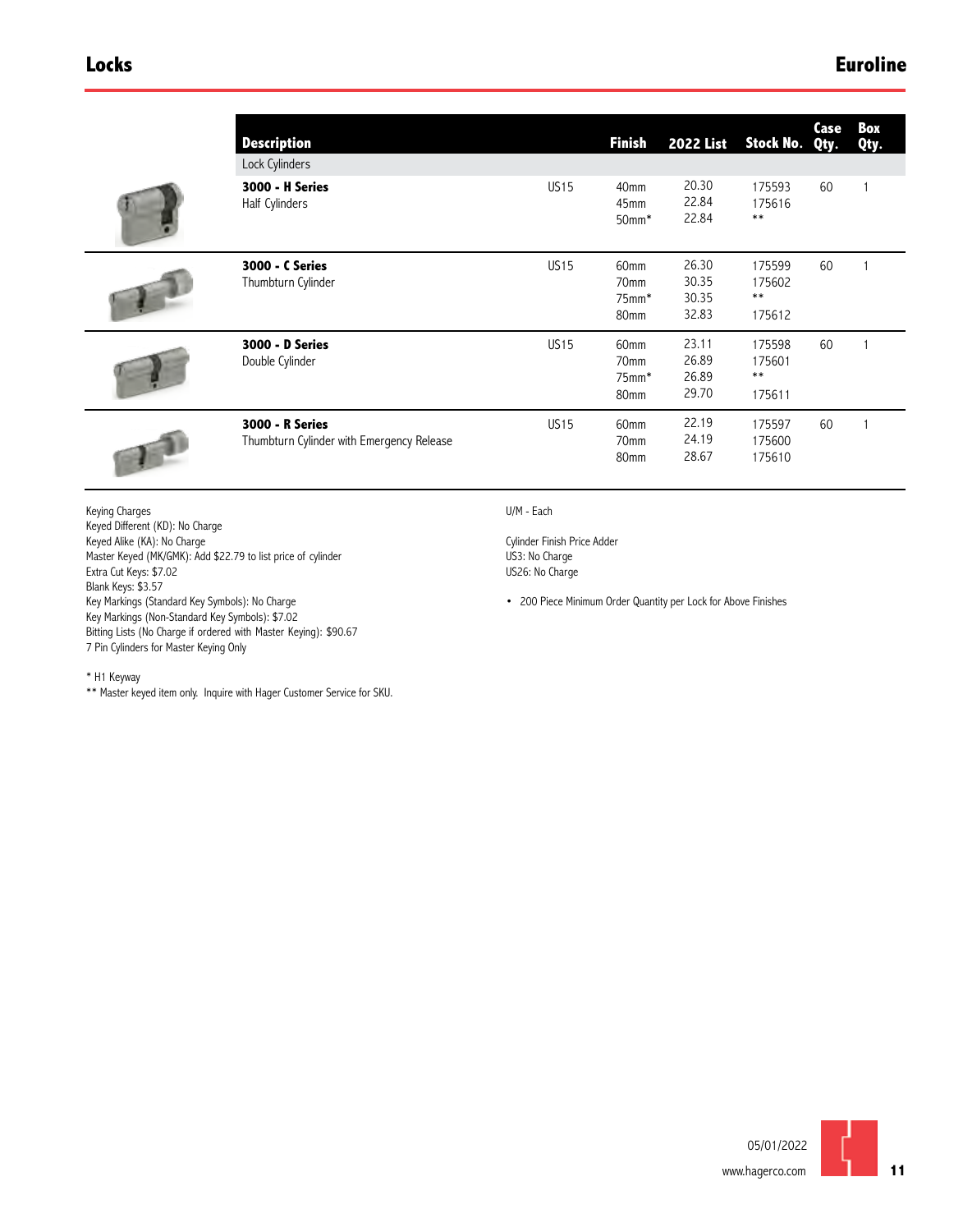| <b>Description</b>                                                                         | <b>Finish</b> | <b>2022 List</b> | Stock No. | Case<br>Qty.   | Box<br>Qty.  |
|--------------------------------------------------------------------------------------------|---------------|------------------|-----------|----------------|--------------|
| Surface Door Closers                                                                       |               |                  |           |                |              |
| <b>5800V</b><br>Surface Door Closer<br>Size 3<br>CE - 4:8:3:1:1:3                          | ALM           | 67.88            | 142378    | 10             | $\mathbf{1}$ |
| <b>5800R</b><br>Surface Door Closer<br>Size 2-5<br>CE - 4:8:2/5:1:1:3<br>CertiFire: CF5390 | <b>ALM</b>    | 152.71           | 069791    | 10             | $\mathbf{1}$ |
| <b>5800X</b><br>Surface Door Closer<br>Size 3-6<br>CE - 4:8:3/6:1:1:3<br>CertiFire: CF5390 | <b>ALM</b>    | 145.80           | 069792    | 10             | $\mathbf{1}$ |
|                                                                                            |               |                  |           | Case           | Box          |
| <b>Description</b>                                                                         | <b>Finish</b> | <b>2022 List</b> | Stock No. | Qty.           | Qty.         |
| <b>Concealed Door Closers</b><br>5800C                                                     |               | 95.04            |           |                |              |
| Concealed Door Closer<br>Size 3                                                            | ALM           |                  | 142358    | 10             | $\mathbf{1}$ |
| 5800D<br>Concealed Door Closer<br>Size 2-4<br>CE - 4:8:2/4:1:1:3<br>CertiFire: CF5392      | ALM           | 223.94           | 069790    | 10             | $\mathbf{1}$ |
|                                                                                            |               |                  |           |                |              |
| <b>Description</b><br>Floor Springs                                                        | <b>Finish</b> | <b>2022 List</b> | Stock No. | Case<br>Qty.   | Box<br>Qty.  |
| 5800F<br>Floor Spring<br>Size 3<br>CE - 3:8:3:1:1:3                                        | US32D         | 192.35           | 177677    | 4              | $\mathbf{1}$ |
| 5815F<br>Floor Spring w/ 90 Degree Hold Open<br>Size 3                                     | US32D         | 192.35           | 177680    | $\overline{4}$ | $\mathbf{1}$ |
| <b>5800H</b><br>Heavy Duty Floor Spring<br>Size 3-6<br>CE - 3:8:3/6:1:1:3                  | US32D         | 422.71           | 181055    | $\overline{4}$ | $\mathbf{1}$ |
| 5815H<br>Heavy Duty Floor Spring w/ 90 Degree Hold Open<br>Size 3-6                        | US32D         | 422.71           | 181056    | 4              | $\mathbf{1}$ |
|                                                                                            |               |                  |           |                |              |

Note: Additional finishes available on most items. Inquire with Hager Customer Service for pricing. The most service for pricing.

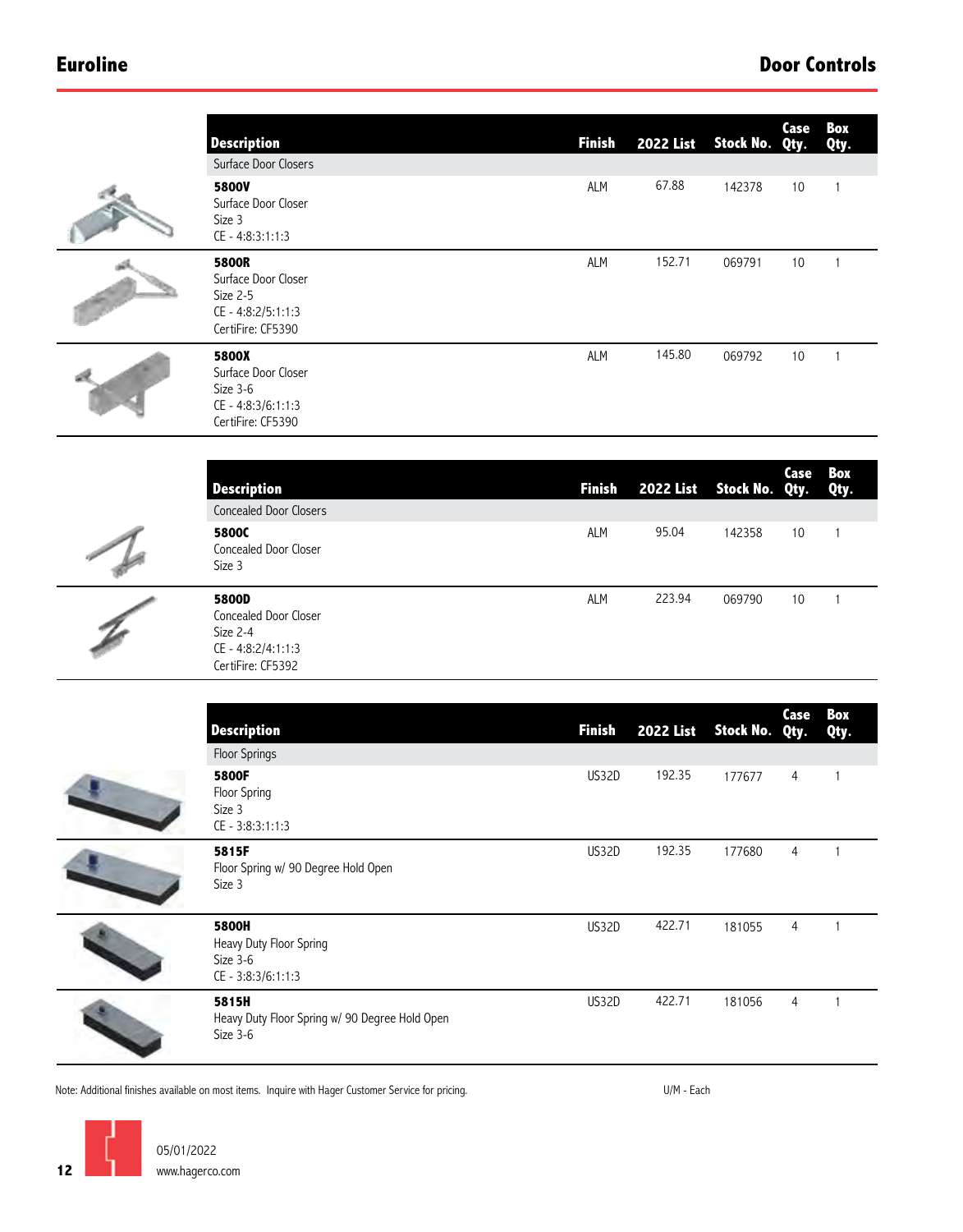| <b>Description</b>                                                   | <b>Finish</b> | <b>2022 List</b> | Stock No. Qty. | Case | Box<br>Qty. |
|----------------------------------------------------------------------|---------------|------------------|----------------|------|-------------|
| Door Closers Accessories                                             |               |                  |                |      |             |
| 2-659-0087<br>Surface Closer Track Arm<br>For 5800R, X, V            | ALM           | 40.23            | 122869         | 25   |             |
| 2-659-0088<br>Surface Closer Cover<br>For 5800R                      | US32D         | 38.61            | 122870         | 17   |             |
| 2-659-0097<br>Surface Closer Parallel Arm Bracket<br>For 5800R, X, V | <b>ALM</b>    | 9.56             | 138151         | 100  |             |
| 2-659-0149<br>Surface Closer Hold Open Arm<br>For 5800R, X, V        | <b>ALM</b>    | 44.28            | 153843         | 10   |             |

Note: Additional finishes available on most items. Inquire with Hager Customer Service for pricing.

U/M - Each

| <b>Description</b><br>Patch Fittings                | <b>Finish</b> | <b>2022 List</b> | Stock No. Qty. | Case | Box<br>Qty.    |
|-----------------------------------------------------|---------------|------------------|----------------|------|----------------|
| 651<br><b>Bottom Patch Fitting</b>                  | <b>US32</b>   | 27.16            | 134144         | 10   | 1              |
| 652<br>Top Patch Fitting                            | US32          | 27.16            | 134145         | 10   | -1             |
| 653<br>Overpanel Patch Fitting                      | <b>US32</b>   | 27.16            | 134146         | 10   |                |
| 654<br>Corner Overpanel and Sidelight Patch Fitting | <b>US32</b>   | 43.79            | 134147         | 10   |                |
| 655<br>Bottom Lock Patch Fitting                    | US32          | 57.73            | 134148         | 10   |                |
| 2-659-0150<br>Heavy Duty Top Pivot                  | ALM           | 19.66            | 154746         | 10   | $\overline{1}$ |

Note: Additional finishes available on most items. Inquire with Hager Customer Service for pricing.

U/M - Each

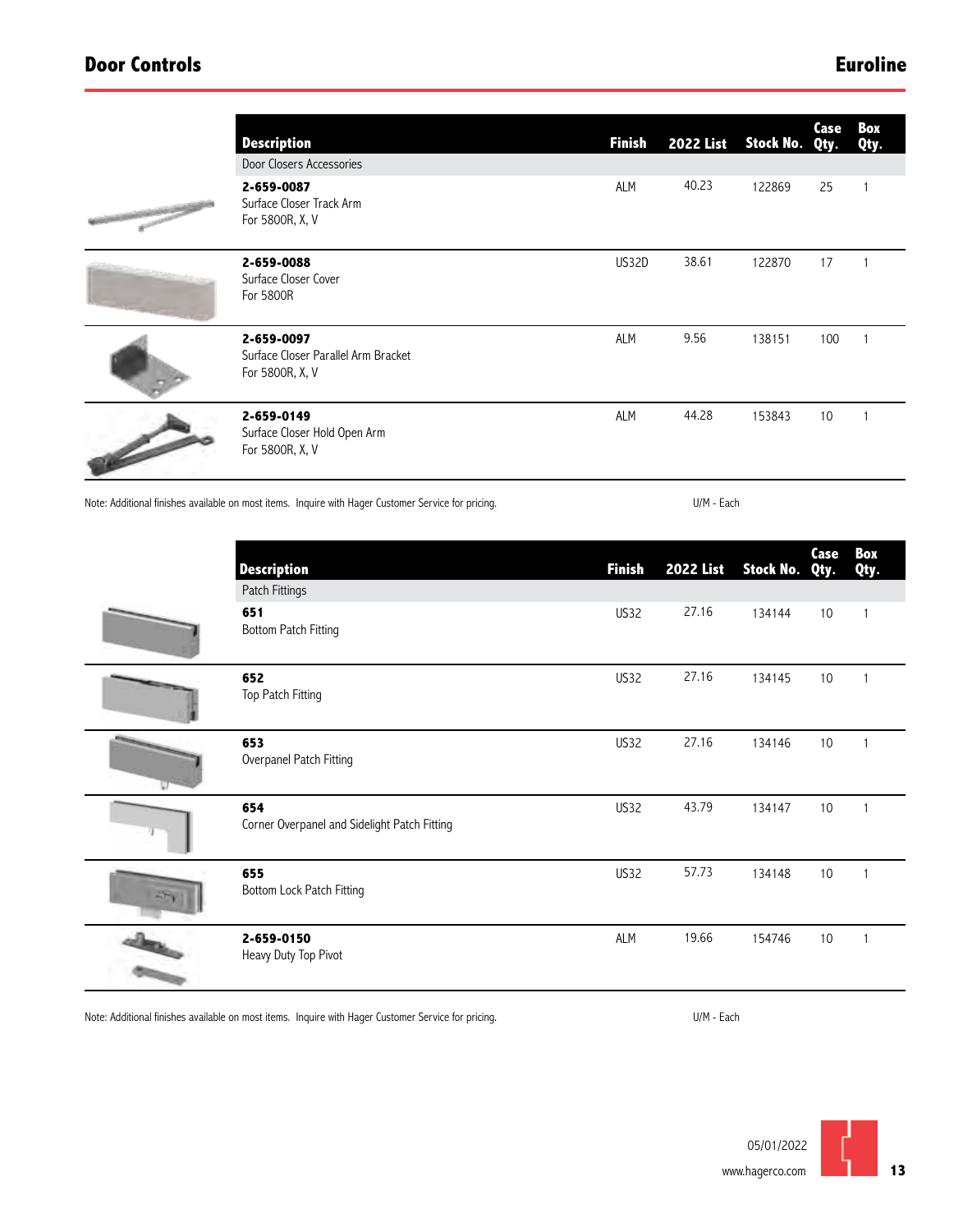ы

I

| <b>Description</b>                        |            | <b>Finish</b>   |        | 2022 List Stock No. Qty. | Case | Вох<br>Qty. |
|-------------------------------------------|------------|-----------------|--------|--------------------------|------|-------------|
| <b>Exit Devices</b>                       |            |                 |        |                          |      |             |
| 4201R                                     | <b>ALM</b> | 915mm           | 161.30 | 143111                   | 4    |             |
| Push Bar Rim Exit Device                  | <b>ALM</b> | 1219mm          | 216.92 | 143137                   | 4    |             |
| CE - 3:7:6:B:1:4:2:2:B:A                  | US32D      | 915mm           | 177.98 | 143108                   | 4    |             |
|                                           | US32D      | 1219mm          | 233.60 | 143117                   | 4    |             |
| <b>4201S</b>                              | <b>ALM</b> | 915mm x 2135mm  | 211.36 | 143187                   | 4    |             |
| Push Bar Surface Vertical Rod Exit Device | <b>ALM</b> | 1219mm x 2135mm | 261.41 | 143189                   | 4    |             |
| CE - 3:7:6:B:1:4:2:2:B:C                  | US32D      | 915mm x 2135mm  | 228.04 | 143184                   | 4    |             |
|                                           | US32D      | 1219mm x 2135mm | 278.10 | 143188                   | 4    |             |

| <b>Description</b><br>Exit Trim                    |       | Finish 2022 List Stock No. Qty. Qty. |        | Case | Box |
|----------------------------------------------------|-------|--------------------------------------|--------|------|-----|
| 42CE<br>Cylinder Escutcheon Trim<br>William Lever  | US32D | 129.00                               | 193685 | 20   |     |
| <b>42KE</b><br>Key-in-Lever Trim<br>Withnell Lever | US32D | 75.76                                | 170013 | 12   |     |

|   | <b>Description</b><br>Miscellaneous |       | Finish 2022 List Stock No. Qty. |        | Case Box | Qty. |
|---|-------------------------------------|-------|---------------------------------|--------|----------|------|
| Т | 2-649-5011<br>Double Door Strike    | US32D | 14.09                           | 195626 |          |      |
|   | 2-649-5014<br>SVR Top Rod Extension | ALM   | 14.58                           | 70059  | 10       |      |

Note: Additional finishes available on most items. Inquire with Hager Customer Service for pricing. The most service for pricing.

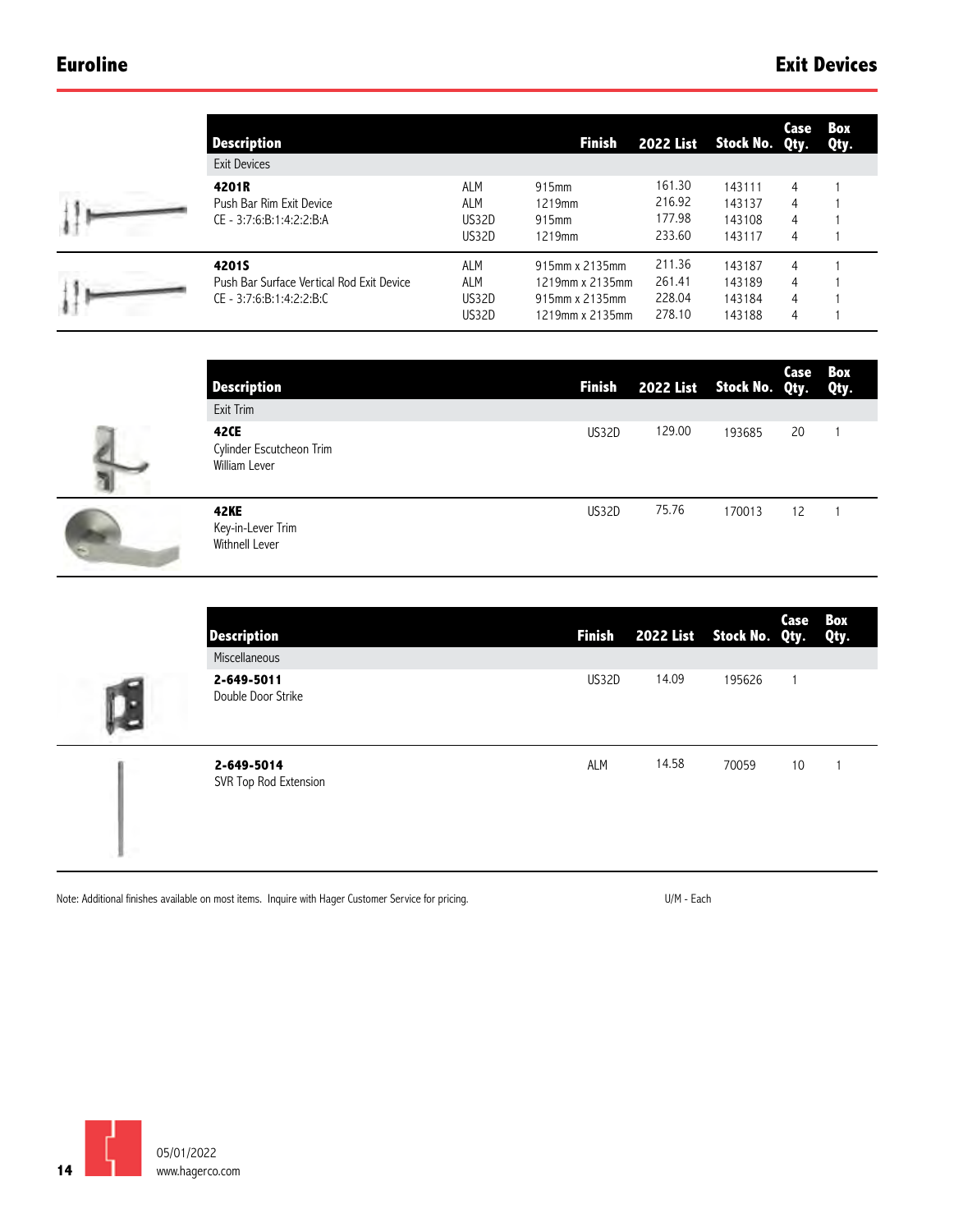# **Trim & Auxiliary Euroline**

|                       | <b>Description</b><br>Flushbolts | <b>Finish</b> | <b>2022 List</b> | Stock No. Qty. | Case | Box<br>Qty.    |
|-----------------------|----------------------------------|---------------|------------------|----------------|------|----------------|
|                       | <b>280E</b><br>Dust Proof Strike | US32D         | 10.64            | 114930         | 300  | 10             |
| <b>September 1879</b> | 281E<br>Cast Flush Bolt          | US32D         | 28.78            | 95617          | 50   |                |
| <b>September 200</b>  | 282E<br>Stamped Flush Bolt       | US32D         | 25.92            | 95616          | 50   |                |
|                       | 1420<br>Manual Flush Bolt        | US32D         | 19.33            | 114811         | 100  | $\overline{c}$ |

| <b>Description</b><br>Door Stops  | <b>Finish</b> | 2022 List Stock No. Qty. Qty. |        | Case | Box |
|-----------------------------------|---------------|-------------------------------|--------|------|-----|
| 241E<br>Dome Door Stop            | US32D         | 7.18                          | 95525  | 100  |     |
| 248E<br>Pedestal Door Stop        | US32D         | 9.72                          | 114951 | 200  | 10  |
| <b>248U</b><br>Pedestal Door Stop | US32D         | 16.15                         | 123266 | 100  | 10  |

| <b>Description</b><br>Coat & Hat Hooks | <b>Finish</b> | 2022 List Stock No. Qty. Qty. |        | Case Box |    |
|----------------------------------------|---------------|-------------------------------|--------|----------|----|
| 6630<br>Coat & Hat Hook                | US32D         | 10.04                         | 114948 | 200      | 10 |
| 6640<br>Coat & Hat Hook                | US32D         | 10.26                         | 114950 | 200      | 10 |

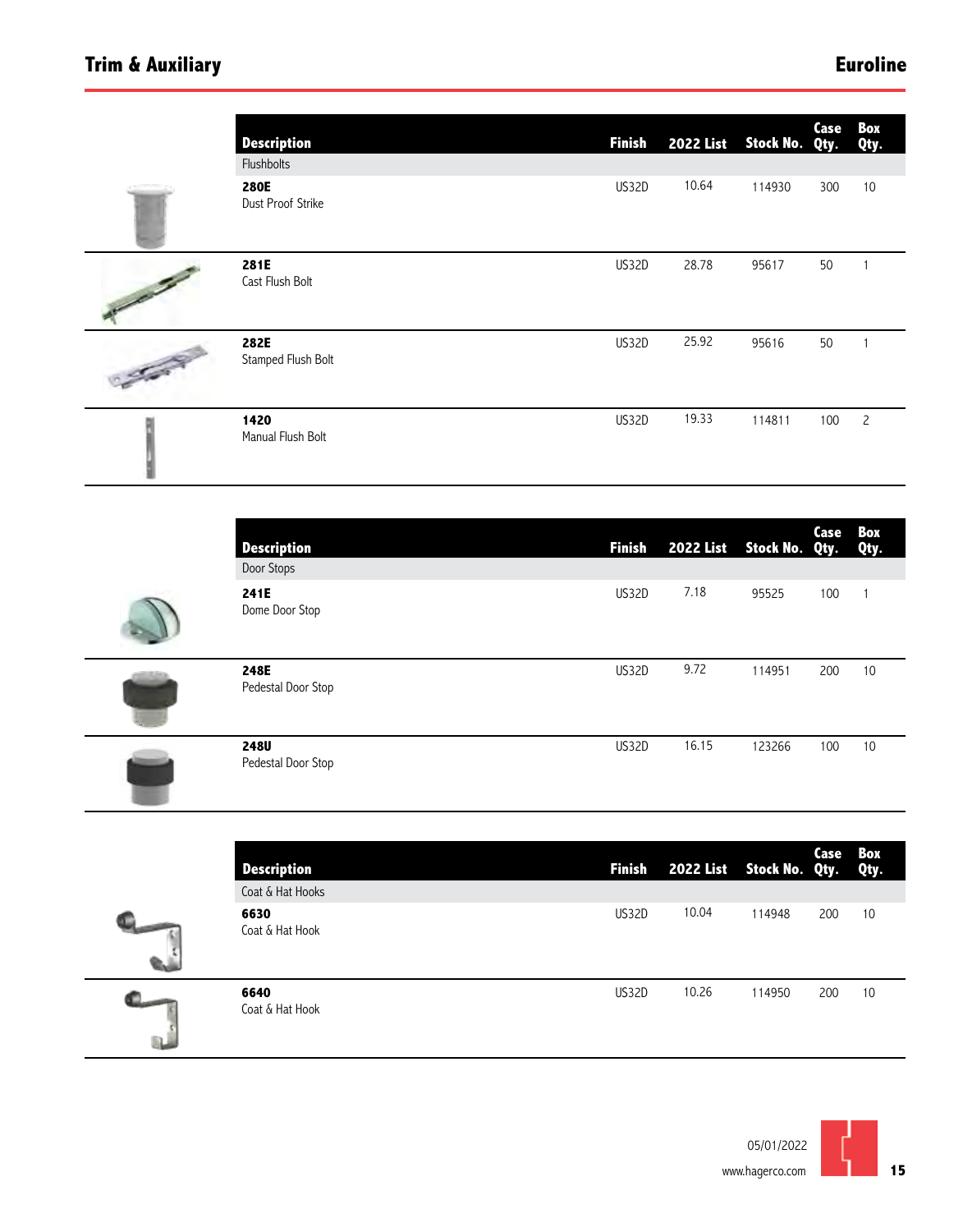## **Euroline**

|                                                                | <b>Description</b>                               | <b>Finish</b> | <b>2022 List</b> | Stock No. Qty. | Case         | Box<br>Qty.  |
|----------------------------------------------------------------|--------------------------------------------------|---------------|------------------|----------------|--------------|--------------|
| তি<br>$\bullet$<br><b>PUSH</b><br>o<br>$\circ$<br>$\circ$<br>o | Push/Pull Plates<br>090E<br>Push Plate<br>4"x12" | US32D         | 17.28            | 95514          | $40\,$       | $\mathbf{1}$ |
| ᢛ<br>PULL<br>ø<br>$\bullet$<br>O                               | 095E<br>Pull Plate<br>4"x12"                     | US32D         | 25.92            | 95499          | 20           | $\mathbf{1}$ |
|                                                                | <b>Description</b>                               | <b>Finish</b> | <b>2022 List</b> | Stock No.      | Case<br>Qty. | Box<br>Qty.  |
|                                                                | Signage                                          |               |                  |                |              |              |
|                                                                | 371F<br>Signage<br>Female                        | US32D         | 9.72             | 122875         | 20           | $10$         |
|                                                                | 371M<br>Signage<br>Male                          | US32D         | 9.72             | 122873         | 20           | $10$         |
|                                                                | 371U<br>Signage<br>Universal                     | US32D         | 9.72             | 122877         | $20\,$       | $10$         |
|                                                                | 371H<br>Signage<br>Disabled                      | US32D         | 9.72             | 122876         | 20           | $10$         |
|                                                                | 371S<br>Signage<br>No Smoking                    | US32D         | 9.72             | 122874         | $20\,$       | $10$         |

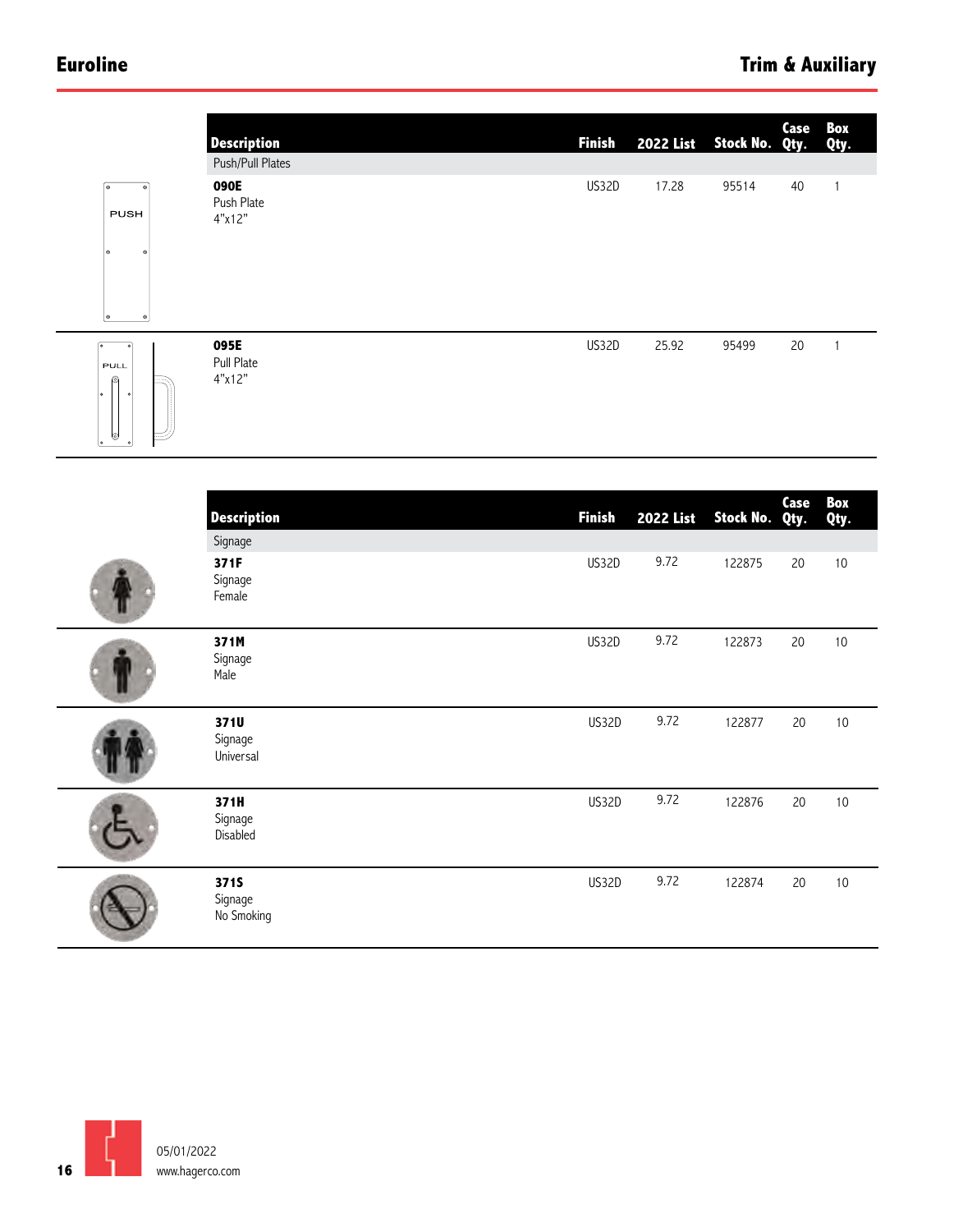# **Trim & Auxiliary**

# **Euroline**

|     | <b>Description</b><br>Miscellaneous | <b>Finish</b> | <b>2022 List</b> | Stock No.        | Case<br>Qty. | Box<br>Qty.  |
|-----|-------------------------------------|---------------|------------------|------------------|--------------|--------------|
|     | 1757<br>Door Viewer                 | US26D<br>US3  | 8.59<br>8.59     | 133689<br>133690 | 200          | $\mathbf{1}$ |
|     | 277E<br>Surface Bolt                | <b>US15</b>   | 11.93            | 133809           | 50           |              |
|     | 277T<br>Indicator Thumbturn Bolt    | US32D         | 17.87            | 138118           | 50           |              |
| 155 | 298E<br>Door Selector               | US32D         | 29.32            | 95516            | 50           |              |
|     | 299D<br>Concealed Door Chain        | US32D         | 27.38            | 114952           | 48           |              |

Note: Additional finishes available on most items. Inquire with Hager Customer Service for pricing. The most service for pricing.

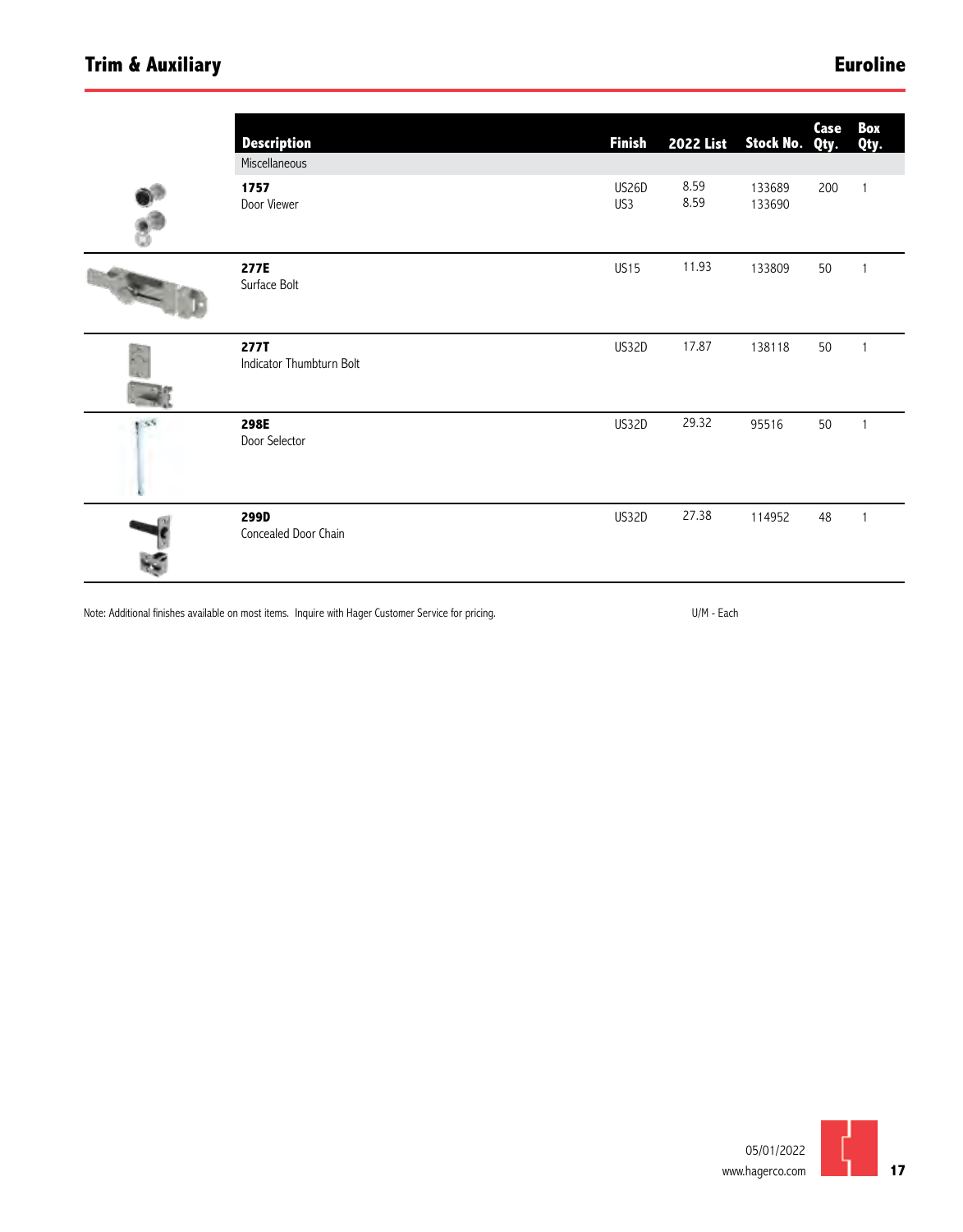### **Euroline**



|           | <b>Description</b>                                                                                         |                                                                                    | <b>Finish</b>                             | <b>2022 List</b>                 | <b>Stock No.</b>                     | Case<br>Qty. | Box<br>Qty.    |
|-----------|------------------------------------------------------------------------------------------------------------|------------------------------------------------------------------------------------|-------------------------------------------|----------------------------------|--------------------------------------|--------------|----------------|
|           | <b>BB6191</b><br><b>Stainless</b><br><b>Full Mortise</b><br>Standard Weight                                | 89mm x 89mm                                                                        | US <sub>3</sub><br>US5<br>US10B<br>US32D  | 20.63<br>17.82<br>17.82<br>14.31 | 117673<br>117306<br>117296<br>117686 | 48           | $\overline{c}$ |
|           | <b>Ball Bearing</b><br>CE Certified<br>CertiFire: CF5288                                                   | 102mm x 76mm                                                                       | US3<br>US5<br>US10B<br>US32D              | 23.76<br>17.82<br>17.82<br>13.55 | 117308<br>117691<br>117688<br>117689 | 48           | $\overline{c}$ |
|           |                                                                                                            | 102mm x 89mm                                                                       | US3<br>US5<br>US10B<br>US32D              | 26.51<br>19.66<br>19.66<br>15.71 | 117702<br>117758<br>117309<br>117729 | 48           | $\overline{c}$ |
|           |                                                                                                            | 102mm x 102mm                                                                      | US3<br>US5<br>US10B<br>US32D              | 27.38<br>21.28<br>21.28<br>16.63 | 117311<br>117780<br>117310<br>117777 | 48           | $\overline{c}$ |
|           |                                                                                                            | 127mm x 89mm                                                                       | US3<br>US5<br>US <sub>10</sub> B<br>US32D | 32.18<br>24.62<br>24.62<br>19.93 | 117359<br>117362<br>117344<br>117782 | 48           | $\mathsf{S}$   |
|           | 7191<br><b>Rising Butt Hinge</b><br><b>Stainless</b><br>Full Mortise<br>Raises Door Upon Opening<br>Handed | 102mm x 76mm (LH)<br>102mm x 76mm (RH)<br>102mm x 102mm (LH)<br>102mm x 102mm (RH) | <b>US32D</b>                              | 13.39<br>13.39<br>16.36<br>16.36 | 135300<br>135304<br>146537<br>146538 | 60           | $\overline{c}$ |
|           | 7192<br>Falling Butt Hinge<br>Stainless<br><b>Full Mortise</b><br>Lowers Door Upon Opening<br>Handed       | 102mm x 76mm (LH)<br>102mm x 76mm (RH)<br>102mm x 102mm (LH)<br>102mm x 102mm (RH) | US32D                                     | 14.69<br>14.69<br>16.85<br>16.85 | 146542<br>146541<br>146540<br>146539 | 60           | $\overline{c}$ |
| P) Adder: | \$3.95 each                                                                                                | U/M - Each                                                                         |                                           |                                  |                                      |              |                |

Non-Removable Pin (NRP) Adder: \$3.95 each<br>Protective Clear Coat Adder: \$0.54 each Protective Clear Coat Adder:

Please note that minimum order in case quantities only, no broken cases.

Notes: • Additional finishes available on most items. Inquire with Hager Customer Service for pricing on US10, US4, and US32. • For pricing on sizes not listed, please contact your Hager

Sales Representative or Hager Customer Service.

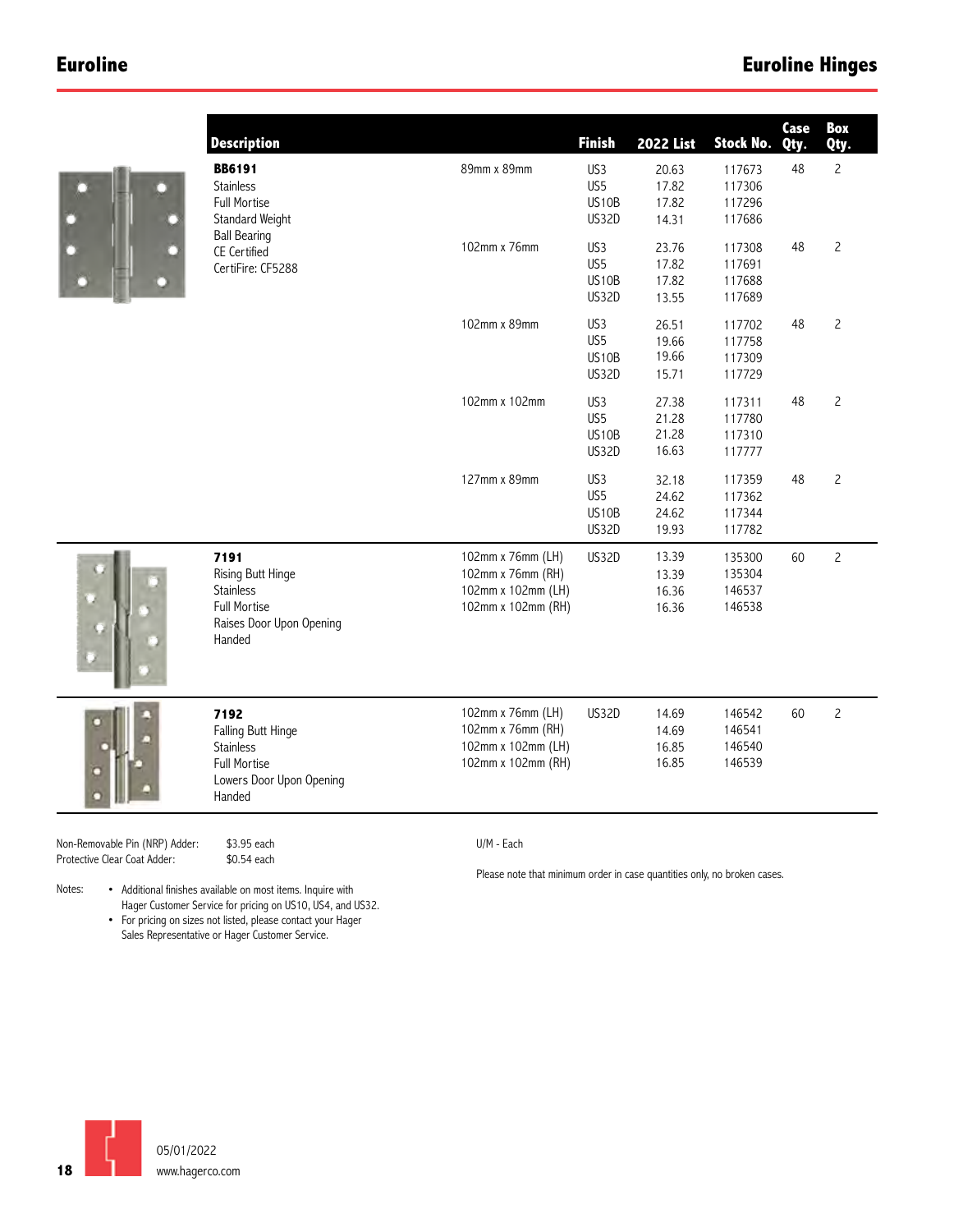# **Euroline Hinges**

# **Euroline**



| Description                         |                   | <b>Finish</b> | 2022 List Stock No. Qty. |       | Case | Box<br>Qty. |
|-------------------------------------|-------------------|---------------|--------------------------|-------|------|-------------|
| <b>1200 Series Invisible Hinges</b> | 19mm x 95mm       | US32D         | 49.09                    | 95673 | 50   |             |
| <b>Stainless</b>                    | 25.4mm x 117.2mm  | US32D         | 80.62                    | 95669 | 20   |             |
|                                     | 28.2mm x 117.2mm  | US32D         | 90.72                    | 95665 | 20   |             |
|                                     | 34.7mm x 139.65mm | US32D         | 142.56                   | 95663 | 12   |             |
|                                     |                   |               |                          |       |      |             |

Please note that minimum order for case quantities only, no broken cases.

U/M - Each

Notes: • Additional finishes available on most items. Inquire with Hager Customer Service for pricing on US10, US4, and US32.